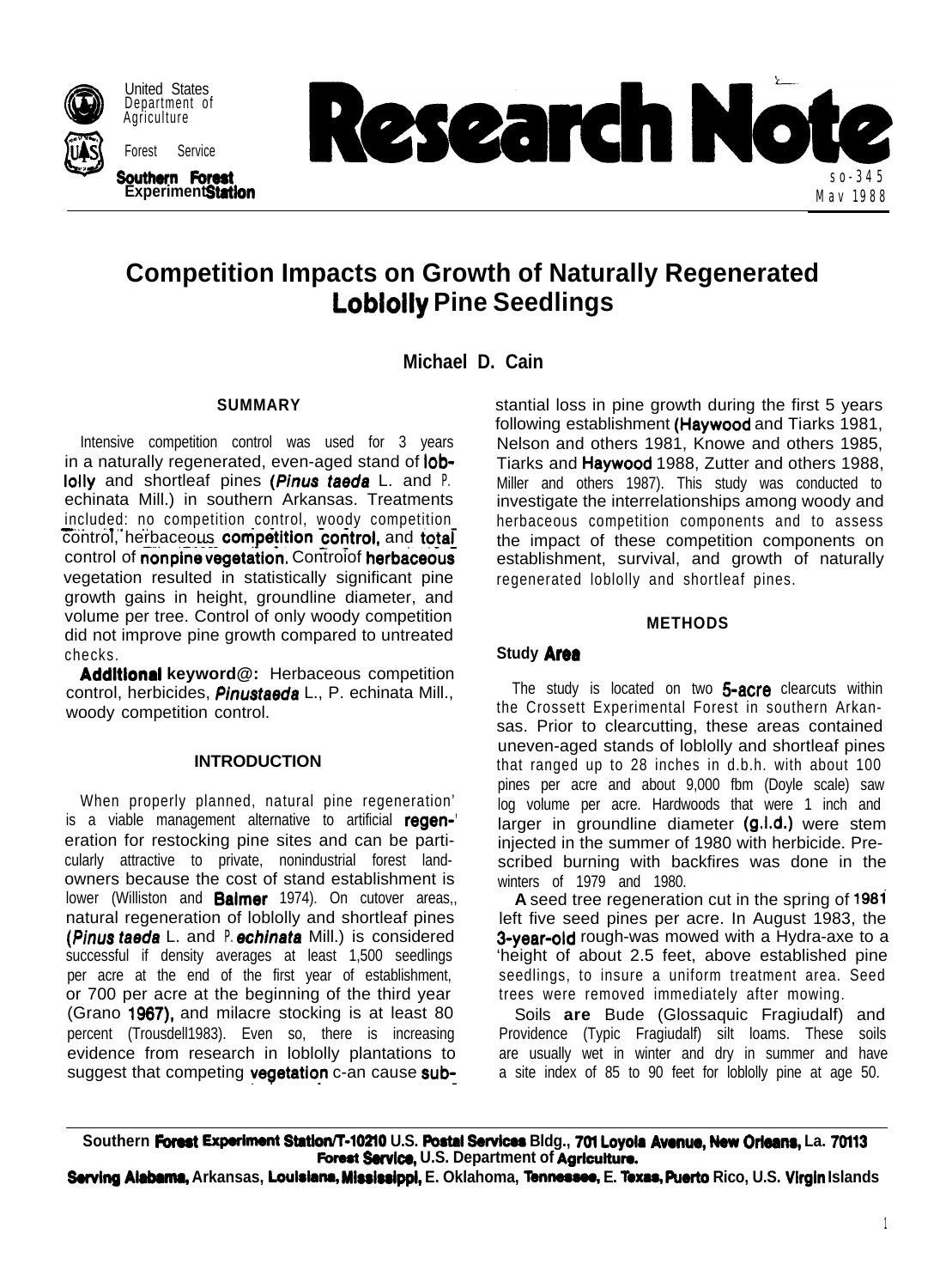#### **Study Establishment and Treatments**

Sixteen treatment plots measuring 104 by 104 feet (0.25 acre) were established in the fall of 1983 using a randomized, complete block design with four replications of four treatments. Interior measurement plots were 66 by 66 feet (0.1 acre),and each plot contained 10 systematically established, permanent milacres for data collection.

Four competition control treatments were initiated during the 1984growing season and were maintained as follows:

- Check-Untreated mixture of woody and herbaceous vegetation that invaded the study areas following removal of the **midstory** and overstory pines and hardwoods. The 3-year-old rough was mowed in August 1963 with no additional treatment.
- Woody control--All standing and sprouting hardwoods, shrubs, and woody vines were controlled annually by singlestem treatments with herbicides.
- *Herbaceous* control-Forbs, grasses, weeds, and vines were controlled annually using preemergent and postemergent herbicides.

*Total* control-A combination of herbicides was used annually to control all **nonpine** vegetation:

#### **Measurements and Data Analysis**

Competition levels of woody and herbaceous species have been assessed annually in late summer to document the degree of treatment success. Woody rootstocks were counted by species and by l-foot height classes on each milacre. Percent ground cover of herbaceous vegetation (grasses, forbs, vines, and semiwoody plants) was determined by ocular estimation to the nearest 10 percent within each milacre. Herbaceous generathat covered more than 15 percent of a milacre were recorded.

Prior to treatment and annually at the end of each treatment period, pine seedlings were counted on each of the 10 milacres per plot for calculation of density and percent stocking. In addition, 50 pine seedlings-principally loblolly-on each plot were randomly selected, tagged for identification, and measured at the end of each **growing** season for total height (to the nearest 0.1 foot) and g.1.d. (to the nearest 0.04 inch).

Analysis of variance was used to evaluate treatment differences in competition and pine survival, stocking, and density. Analysis of covariance was used to evaluate pine growth in g.l.d., height, and volume for tagged seedlings **using initial g.T.d.**, height, and volume respectively as the covariates. Mean volumes of **surviving** measurement seedlings werecalculated from:  $\sum$ (total height)(g.i.d.)? Duncan's Multiple Range Test-was used to partition mean differences between treatments. Percent data were analyzed following **arcsine** $\sqrt{$ **proportion** transformation. These analyses were carried out at  $the 0.05$  level of significance.

#### **RESULTS AND DISCUSSION**

### **Competing Vagetatlon**

After 3years of herbicide applications, density and size of woody competition and percent cover by herbaceous vegetation were significantly reduced in accordance with treatment definitions when compared to untreated checks (table 1). Although reduced, competing species were not eliminated.

The most prevalent woody competitors across all plots after 3 years of treatment were **Callicarpa** *americana* L., *Rhus copallina* L., and *Vacciriium* spp. Although thesesmall shrubs comprised 69 percent of all species inventoried, they should become less of *a* problem in terms of site occupancy once the pines have achieved crown closure. Major recurring tree species were *Acer rubrum* L., *Diospyros vlrginiana* L., *Quercus falcata* Michx., and *Sassafras albidum* (Nutt.) Nees, but these four species accounted for less than 15 percent of the total hardwood density. The remaining 16 percent of all woody stems was divided among 17 other species at the end of 3 years of treatment.

The most prominent herbaceous vegetation types after 3 years were grasses and vines, regardless of the degree of competition control. Milacre stockings of the five predominant herbaceous genera in the fall of the third year of treatment were: *Lonicera japonica-*

Michael D. Cain is research forester, Forestry Sciences Laboratory, Southern Forest Experiment Station, Forest Service-USDA, Monticello, AR, in cooperation with the Department of Forest Resources and the Arkansas Agricultural Experiment Station, University of Arkansas at Monticello. Cooperation was also provided by the Georgia-Pacific Corp.; SASF Wyandotte Corp.: Dow Chemical Co.: E.I. duPont deNemours & Co.; and Monsanto Agricultural Products Co.

The use of trade, firm, or corporation names in this publication is for the information and convenience of the reader. Such use does not constitiute an official endorsement or approval by the U.S. Department of Agriculture of any product orsewiceto theexclusion of others that may be suitable.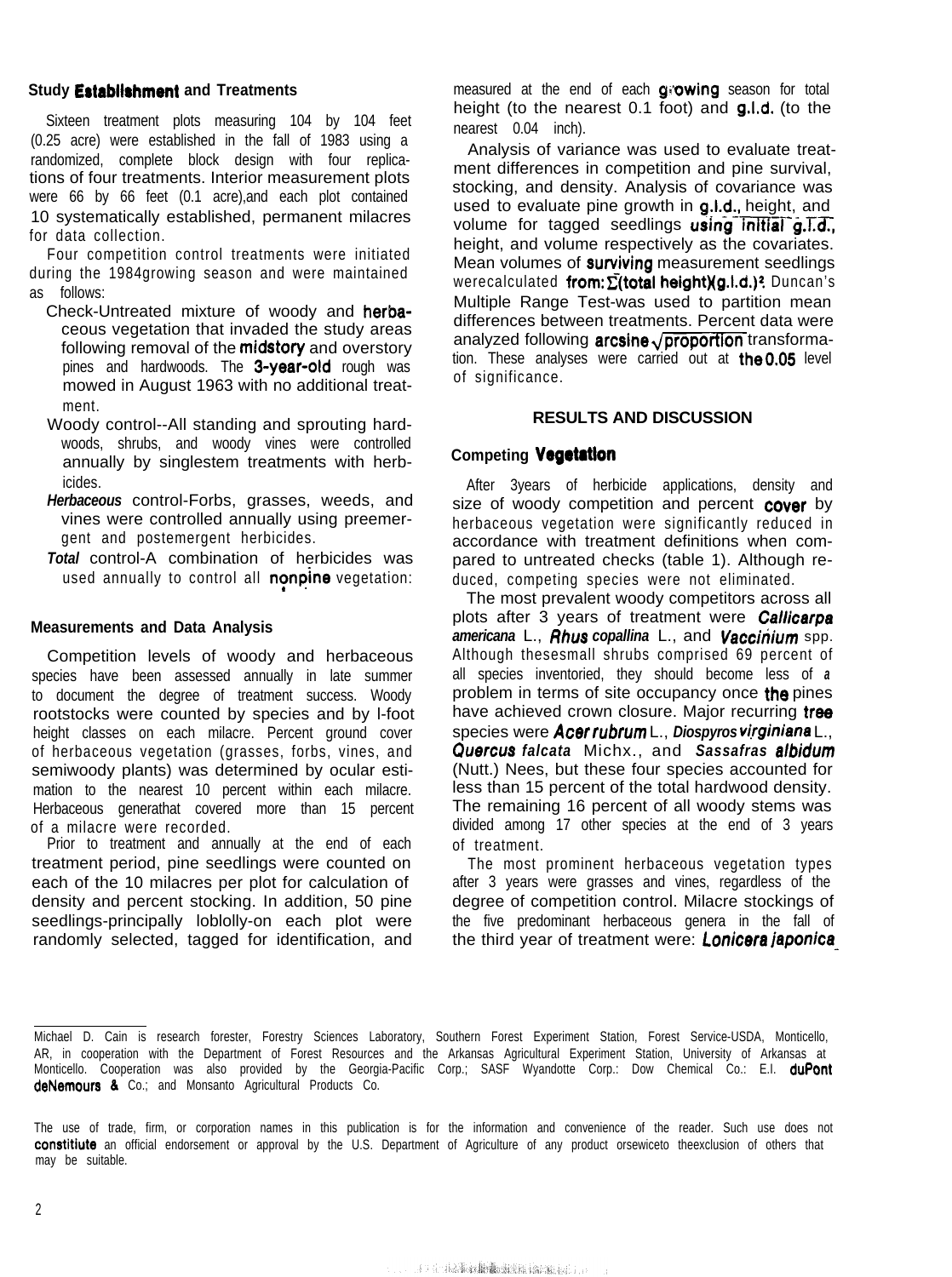| stand<br>OT             | naturai<br><i><b>100/0//V-Shortleaf</b></i> | pine             | regeneration                 |  |
|-------------------------|---------------------------------------------|------------------|------------------------------|--|
|                         | Woody competition                           |                  | <b>Herbaceous vegetation</b> |  |
| Treatments              | Density                                     | height<br>Total  | ground<br>cover              |  |
|                         | Stems/acre                                  | Ft               | Percent                      |  |
| Check                   | $10,800a^\dagger$                           | 3.4a             | 98.a                         |  |
| Woody<br>control        | 2.375<br>bc                                 | 2.0 <sub>b</sub> | 99a                          |  |
| Herbaceous<br>control   | 4,900<br>b                                  | 3.9a             | 10 b                         |  |
| Total<br>control        | 75 c                                        | 0.8 <sub>c</sub> | 14 b                         |  |
| Error<br>square<br>mean | 590                                         | 0.4              | 5                            |  |

**Table** 1 *--Mean density and height of woody species and percent ground cover by* herbaceous species after 3 years of intensive competition control in a *stand* **of** *natural lob/o//y-shortleaf pine regeneration*

**Twithin-column** means followed by the same letter are not significantly different at the 0.05 level.

Thunb., 79 percent: *Rubus* spp., 78 percent: *Uniola* spp., 84 percent; *Andropogon* spp., 43 percent: and *Smilax* spp., 30 percent. Another 13 herbaceous genera of grasses, vines, forbs, and semiwoody plants were recorded, but they were of less importance overall when compared to the five genera listed\_ above. Although most grasses disappear as fully 'stocked pine stands mature, shade-tolerant vines such as *L. iaponica* can be a persistent problem in pine management (Cain 1985).

#### **Pine Seedling Response to Treatment**

When the study was being installed, pretreatment pine seedling density averaged only 1,338 stems per acre with 47 percent milacrestocking. A bumper pine seed crop the winter after the study installation produced an average of 13,000 pine seedlings per acre and 96 percent milacre stocking by the end of the first year of competition control. Pine seedling density generally declined across ail treatments through the third year but still averaged over 9,000 stems per acre (table 2) and exceeded the minimum recommended density of 700 stems per acre (Grano 1967) thought to be needed in the third year for successful natural regeneration of loblolly and shortleaf pines on clearcut sites.

| Table 2—Pine seedling density and milacre stocking after 3 years |  |  |
|------------------------------------------------------------------|--|--|
| of intensive competition control                                 |  |  |

| Treatment8           | Denrity               | <b>Milacrr Mocking</b> |  |
|----------------------|-----------------------|------------------------|--|
|                      | Stems/acre            | Percent                |  |
| <b>Check</b>         | 9.350a b <sup>†</sup> | 100                    |  |
| Woody control        | 5,600 b               | 85                     |  |
| Herbaceous control   | 14,000~               | 100                    |  |
| <b>Total control</b> | 8,100 b               | 96                     |  |
| Error mean square    | 932                   | $\cdots$               |  |

**twithin-column mean8 followed by the same letter are not significantly different at the 0.06 level. -**

Milacre stocking of pine seedlings (table 2) after 3 years of treatment was more than adequate for natural regeneration based on published recommendations (Trousdelll963). By the end of the third year of competition control, the majority of natural pine seedlings ranged in height from 1 to 3 feet for both density and milacrastocking variables, regardless of treatment.

Height and diameter gains of measurement pines increased each year across all treatments as the seedlings grew above competing species. Nevertheless, pine growth gains were most apparent where herbaceous species were controlled (fig. 1). Statistically significant increases in height and g.1.d. growth during both the second and third years on plots where herbaceous competition was controlled resulted in significant volume gains for measurement pines on both total control plots and herbaceous control plots as compared to pine volume growth on check or woody control plots (table 3). Where only woody species were controlled, there was no significant improvement in pine growth through the third year when compared with pine growth on untreated check plots. Even though herbaceous competition had a negative impact on seedling growth, there was no reduction in survival of measurement pines during the first 3 years of the study (table 3).

One long-term investigation, on sites similar to ones in the present study, showed that small **clear**cuts of about 5 acres will naturally regenerate with pines that seed-in from bordering loblolly and shortleaf seed trees and will develop into well-stocked stands even with low-intensity site preparation and without **followup** control of competition (Baker and Murphy 1982). In that investigation, however, the imported vine, L. japonica, **was** not yet a problem to successful pine regeneration in the South. In **a** more recent study, Cain (1985) found that a dense ground cover of *L. japonice* and associated herbaceous vegetation not only reduced growth of naturally reg<u>e</u>nerated loblolly and shortleaf pine <u>s</u>eedlings but

: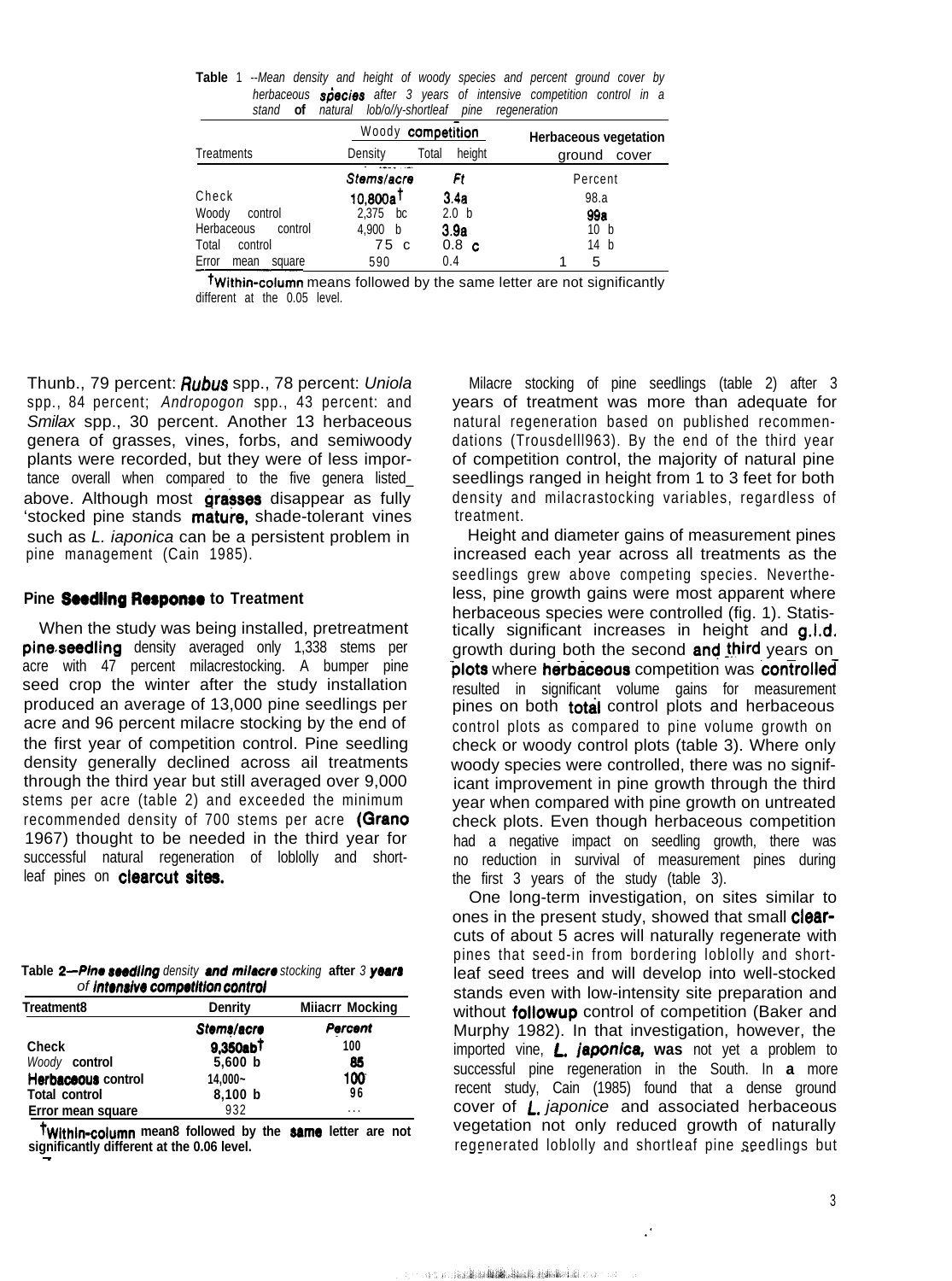

**Figure l.-Height and** *groundline* **diameter** *(g.1.d.) growth trends for surviving measurement pines by treatment during 3 years of competition control.*

**also inhibited pine establishment from natural seedfall. Therefore the typeof herbaceous vegetation that is present on an area may determine the degree of. control needed for pine establishment and growth.**

.

#### **MANAGEMENT IMPLICATIONS**

**In managing for natural lobfolly and shortleaf pine regeneration, there are at least two circumstances where intensive competltion control would be justified from an operational standpoint. Both circumstances are correlated with poor to average pine seed crops.**

**The first would be where density and stocking of pine seedlings are less than optimum for successful regeneration, and a dense cover of woody and herbaceous vegetation on the site precludes further pine establishment even when a pine seed source is available. In this situation, some form of site disturbance such as temporary control of competition would increase the likelihood that supplemental pine regeneration would occur. For example, at the time**

**that the present study was installed, 3 years after a seed-tree regeneration cut, loblolly and shortleaf pine seedling density (1,338 trees per acre) and milacre stocking (47 percent) were marginal when compared to the recommended levels of 700 trees per acre and 80-percent milacre-stocking. A bumper pine seed crop during the winter of study establishment, in combination with site disturbance (mowing), resulted in high pine seedling density and stocking on all plots, including checks, 1 year later.**

**The second would be where the pine seed source has been removed from an area, but density and stocking of established pine seedlings are at or somewhat below the recommended levels for success**ful **natural regeneration. In this situation**, pine release **could b8 beneficial fOf th8 landOWn8r. lnt8nSiV8 control of herbaceous vegetation in the present study, for example, resulted in real growth gains for pin8 Seedlings Compared to untreated checks or compared t0 pines on plots where Only woody vegetation was controlled. Therefore such treatments could at least maximize growth of established pin8 seedlings in understocked stands on sites Where**